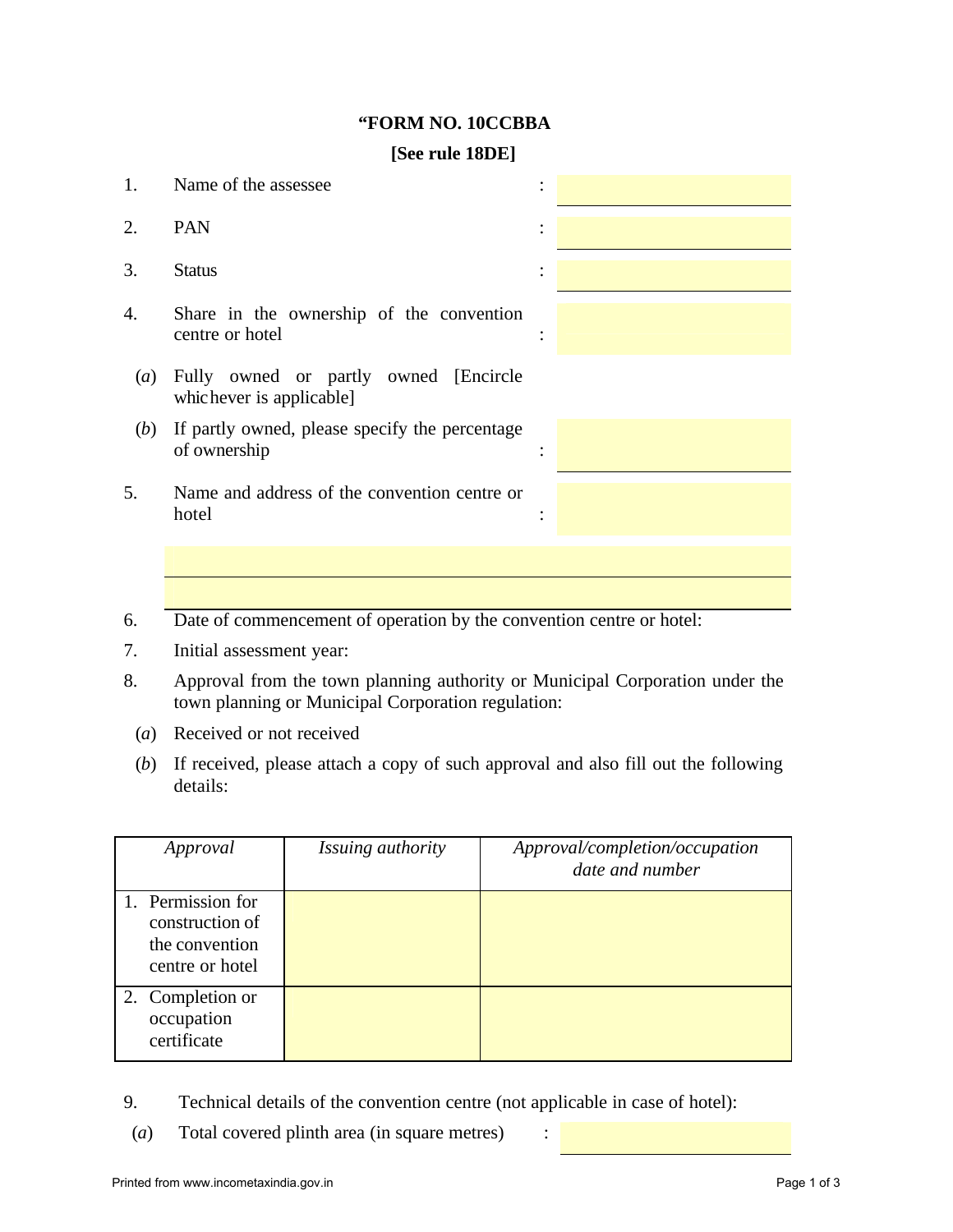| (b) | Number of convention halls                                  |  |
|-----|-------------------------------------------------------------|--|
| (c) | Seating capacity of the convention centre<br>٠<br>$\bullet$ |  |

- (*d*) Technical specification of the convention : centre
- (*i*) All the convention halls have a modern public address system: Yes/No [Encircle whichever is applicable]
- (*ii*) All the convention halls have slide and power point projection system: Yes/No [Encircle whichever is applicable]
- (*iii*) All the convention halls have LCD Projector or Video screening facility: Yes/No [Encircle whichever is applicable]
- (*iv*) Whether the convention centre has a documentation centre: Yes/No [Encircle whichever is applicable]
- (*v*) The documentation centre has facilities for printing, faxing, photocopying, scanning, internet surfing along with trained personnel to assist the users: Yes/No [Encircle whichever is applicable]
- (*vi*) The convention centre is centrally air-conditioned: Yes/No [Encircle whichever is applicable]
- (*vii*) The convention centre has adequate parking facilities and other public conveniences as per local building regulations: Yes/No [Encircle whichever is applicable]
- (*viii*) The convention centre fulfils the local building regulations in respect of fire and safety: Yes/No [Encircle whichever is applicable]
- (*ix*) (a) The convention centre has an amphitheatre: Yes/No [Encircle whichever is applicable]

(b) The convention centre has landscaped open space: Yes/No [Encircle whichever is applicable]

(c) If the answer to (a) or (b) or both is yes, please specify the purpose for which the same is used:

 $(x)$  (a) The convention centre has kitchen facility or restaurant: Yes/No [Encircle whichever is applicable]

(b) If yes, whether the same is used only to support events in the convention centre: Yes/No [Encircle whichever is applicable]

- 10. Details relating to computation of deduction:
	- (*a*) Number of conferences or seminars held (not applicable in case of hotel):
	- (*b*) Receipts from convention centre or hotel (amount in rupees):